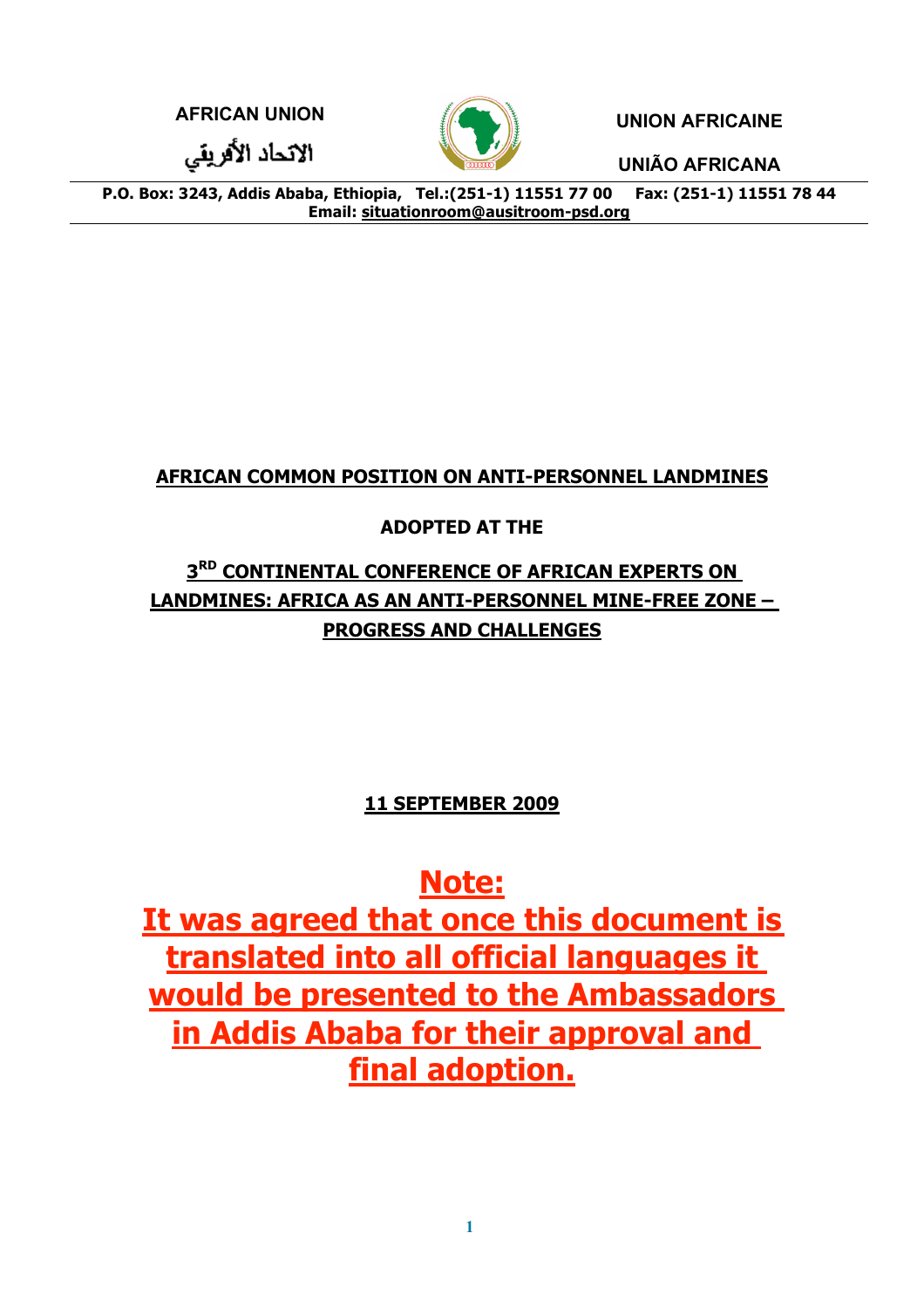### **AFRICAN COMMON POSITION ON ANTI-PERSONNEL**  LANDMINES<sup>1</sup>

#### **A. Preamble**

- 1. The Third Continental Conference of African Experts on Landmines "Africa as an Anti-Personnel Mine-Free Zone – Progress and Challenges" was held in Pretoria, South Africa from 09 to 11 September 2009.
- 2. The Conference, which was attended by Member States<sup>2</sup> of the African Union (AU), as well as various United Nations (UN) specialised agencies, including the United Nations Development Programme (UNDP) and the United Nations Children's Fund (UNICEF), other international organisations such as the Anti-Personnel Mine Ban Convention Implementation Support Unit (ISU), the International Committee of the Red Cross (ICRC) and representatives of relevant African Non-Governmental Organisations (NGOs), adopted the following as the African Common Position<sup>3</sup>, in the context of the objective set out in the 1997 Kempton Park Plan of Action to eliminate anti-personnel landmines in Africa and to establish the continent as an Anti-Personnel Mine-Free-Zone, in preparation for the Second Review Conference of the Convention on the Prohibition of the Use, Stockpiling, Production and Transfer of Anti-Personnel Mines and on Their Destruction (hereinafter the APM Ban Convention) - the Cartagena Summit on a Mine-Free World - to be held in Colombia from 30 November to 4 December 2009.
- 3. The Conference reviewed relevant OAU/AU Resolutions/Decisions, including Decision CM/Dec.363 (LXVI) adopted by the 66th Ordinary Session of the OAU Council of Ministers, held in Harare, Zimbabwe, in May 1997; Decision AHG/Dec.135 (LXX) adopted by the 35th Ordinary Session of the Assembly of Heads of State and Government of the OAU, held in Algiers, Algeria, in July 1999; and, Decision EX.CL/Dec.164(V) adopted by the 5th Ordinary Session of the Executive Council of the AU, held in Addis Ababa, Ethiopia, in March 2004.
- 4. The Conference re-examined the 1997 Kempton Park Plan of Action and the 2004 African Common Position on Anti-Personnel Mines, as adopted during the Second Continental Conference of African Experts on Landmines - "Kempton Park – Seven Years After" – in preparation for the Nairobi Summit on a Mine-Free World - the First Review Conference of the APM Ban Convention and discussed other

<sup>|&</sup>lt;br>|<br>| <sup>1</sup> Reservation by Egypt – See Report

<sup>2</sup> For a list of registered African Union Member States – See Report

<sup>&</sup>lt;sup>3</sup> It was agreed that the African Common Position on Anti-Personnel Landmines be adopted with a reservation because the draft that was discussed was not available in all official languages of the African Union. It was therefore agreed that once the document is translated into all official languages, they would be submitted to the Embassies to the AU in Addis Ababa for certification. It was also agreed that once this has been done, this footnote would be deleted.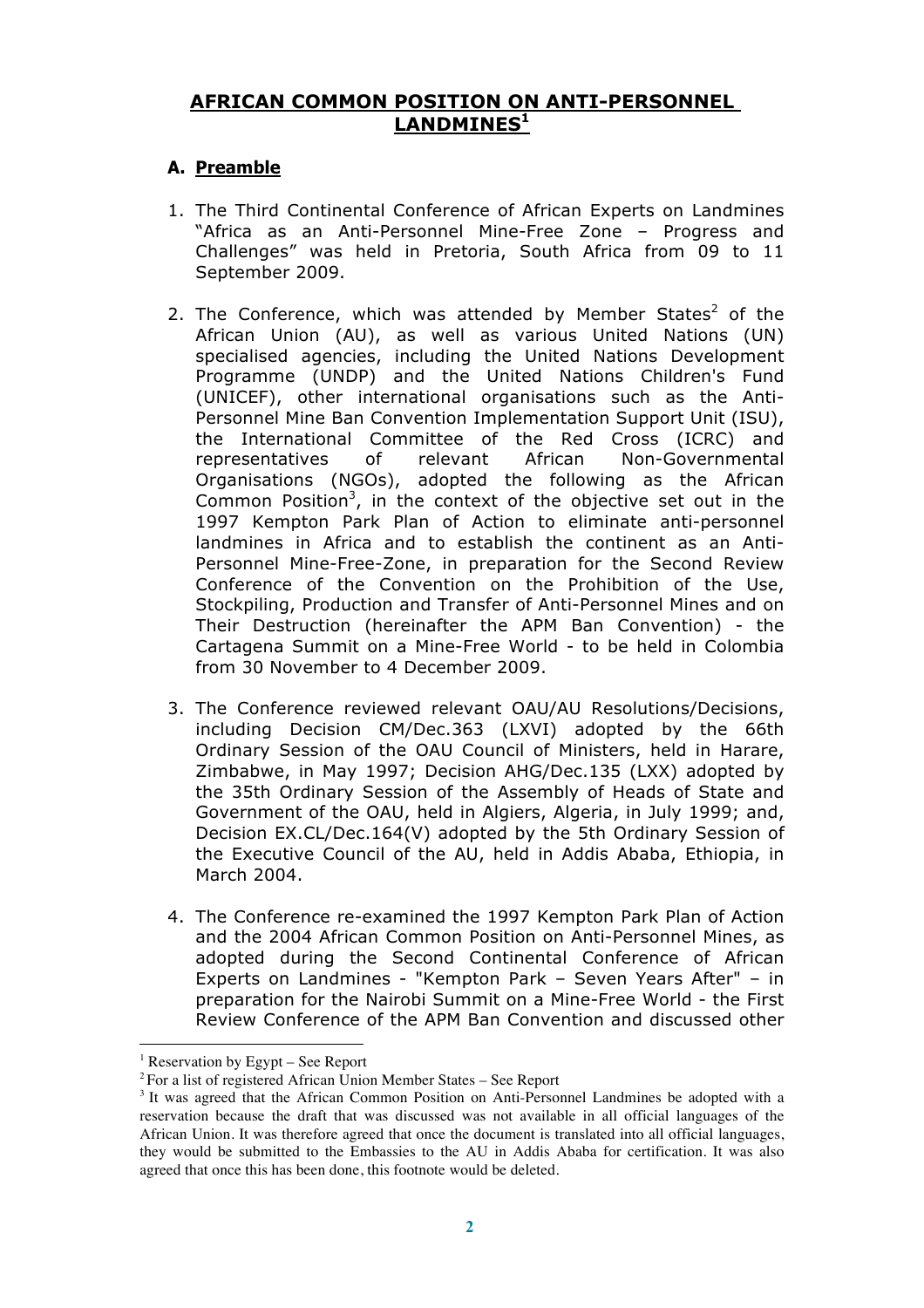challenges with respect to mine action, including demining, technical surveys and non-technical land release methods, mine risk reduction and education, assistance for victims, national legislation and financial and material co-operation and assistance.

- 5. In the course of its deliberations, the Conference recalled the commitment of African leaders to promote lasting peace and security, through initiatives such as the Solemn Declaration on the Conference on Security, Stability, Development and Cooperation in Africa (CSSDCA), the New Partnership for Africa's Development (NEPAD), the Protocol Relating to the Establishment of the Peace and Security Council (PSC) and the Solemn Declaration on a Common African Defence and Security Policy (CADSP), the 2006 Report on the Elaboration of a Framework Document on Post Conflict Reconstruction and Development (PCRD) EX.CL/274 (IX) as well as the APM Ban Convention's Nairobi Action Plan (2005-2009).
- 6. In this context, the Conference noted that significant progress has been made in Africa towards the goal of eliminating anti-personnel mines. In this respect, the Conference highlighted the following:
	- i. 2009 marks the  $12<sup>th</sup>$  anniversary of the hosting of the First Continental Conference of African Experts on Landmines and the adoption by the African Union (AU) of the Plan of Action;
	- ii. 2009 is the tenth anniversary of the entry-into-force in March 1999 of the international treaty banning anti-personnel mines - the APM Ban Convention – which seeks inter alia:
		- a. The universal acceptance of the prohibition of the use, stockpiling, production and transfer of anti-personnel mines
		- b. The destruction of all stockpiled anti-personnel mines
		- c. The clearance of all areas containing anti-personnel mines
		- d. Assistance to the victims of mines
		- e. The promotion of mine risk education.
	- iii. 49 African Union Members States have ratified or acceded to the APM Ban Convention, illustrating the crucial role of Africa in efforts to "end, for all people, for all time", the suffering caused by anti-personnel mines;
	- iv. All African Union Member States, who are party to the APM Ban Convention no longer possess stockpiled anti-personnel mines having destroyed some 817 212 anti-personnel mines since entry into force of the Convention;
	- v. Renewed mine clearance efforts have been made by those African States, which have in the past indicated that they have areas contaminated by anti-personnel mines: Djibouti, Malawi, Swaziland and Tunisia having indicated that they have completed mine clearance operations; and, Niger has stated that the presence of anti-personnel mines on its territory was no longer suspected. The following African States are actively implementing national demining programmes - Algeria, Angola, Burundi, Chad, Congo (Republic of), Democratic Republic of Congo, Eritrea, Ethiopia, Guinea-Bissau,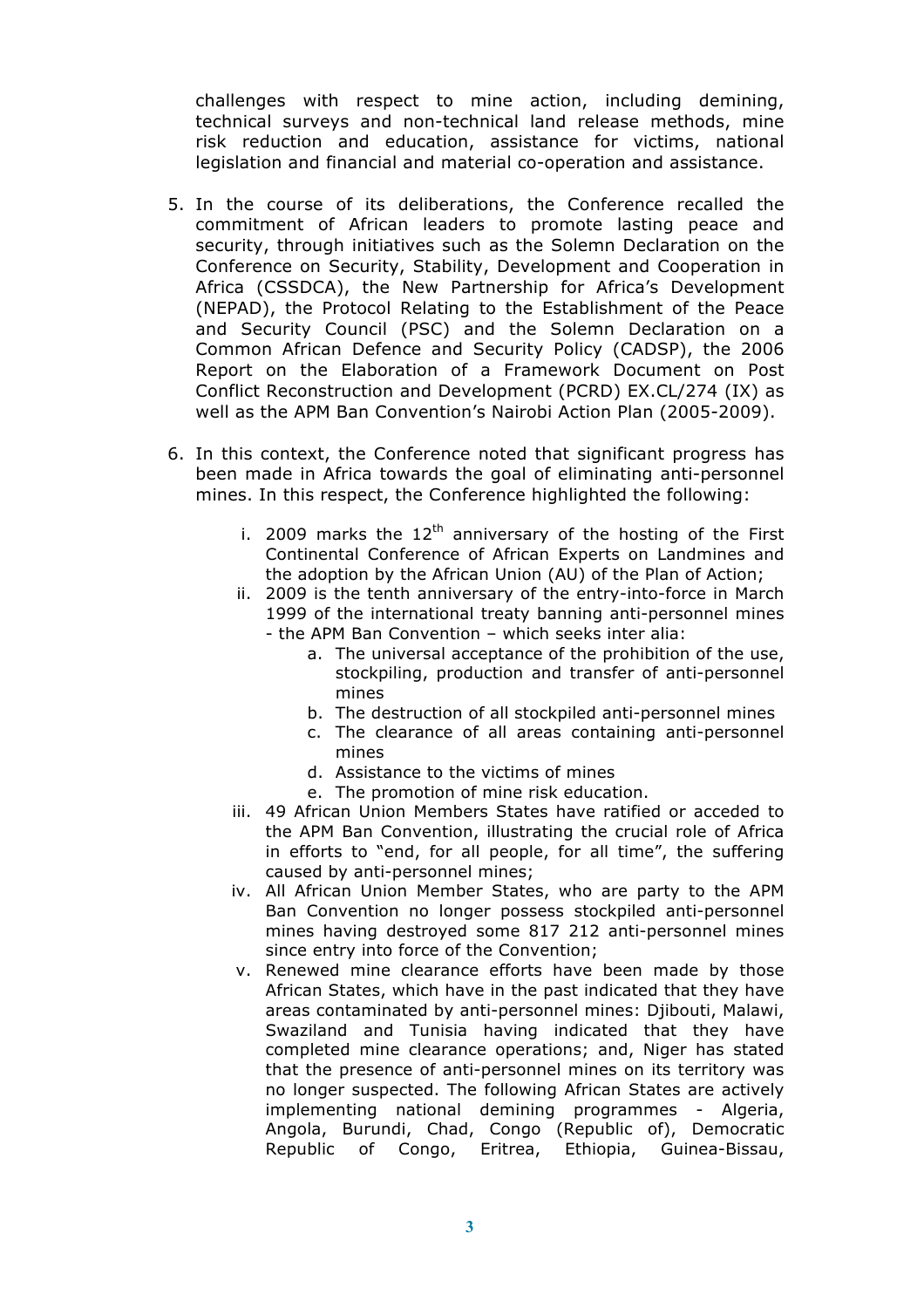Mauritania, Mozambique, Rwanda, Senegal, Sudan, Uganda, Zambia and Zimbabwe;

- vi. As a continent with significant mine victims and survivors, African Union Member States have led the way in highlighting the need for effective and sustainable policies, facilities and services for their care and rehabilitation, and social and economic reintegration.
- vii. Since 2000, 20 African Armed Non-State Actors have renounced the use of anti-personnel mines by signing the Geneva Call "Deed of Commitment for Adherence to a Total Ban on Anti-Personnel Mines and for Co-operation in Mine Action".
- 7. Notwithstanding this progress, it was also acknowledged that emplaced mines continue to kill or maim innocent civilians and peace-keepers in a number of African countries and that in affected areas development continues to be hindered. It was also recognised that programmes to address the lifelong needs of mine survivors allowing them to live in dignity was still insufficient in the vast majority of affected countries.
- 8. A variety of possible reasons for this situation were identified, including: under-resourced mine action programmes, lack of national ownership and mainstreaming of projects, inadequate national budgeting, insufficient data collection, weak policy and legislative frameworks, little or no sharing of information, skills and equipment across the continent and the lack of a functioning mechanism to enhance African co-ordination and co-operation.
- 9. It was therefore agreed that more concerted efforts are required in order to:
	- i. Ensure the full universalisation of the APM Ban Convention in Africa;
	- ii. Sustain and enhance current national demining programmes;
	- iii. Enhance the assistance provided to mine victims, both directly affected individuals and their affected families and communities, so as to allow for their full inclusion in the social, cultural, economic and political life of society;
	- iv. Promote and strengthen Intra-African co-operation and Africa's capacity in the field of mine clearance and mine victim assistance;
	- v. Further mobilise the international community in support of the continent's efforts; and,
	- vi. Ensure that limited national and international resources are more efficiently utllised.
- 10.These challenges were seen as a reflection of inadequate and under-resourced mine risk reduction programmes in some countries and the inability of a number of African countries to fulfil their tenyear clearance obligation under the APM Ban Convention. The latter challenge has resulted in some countries being granted clearance deadline extensions under the APM Ban Convention: Chad, Mozambique, Senegal and Zimbabwe.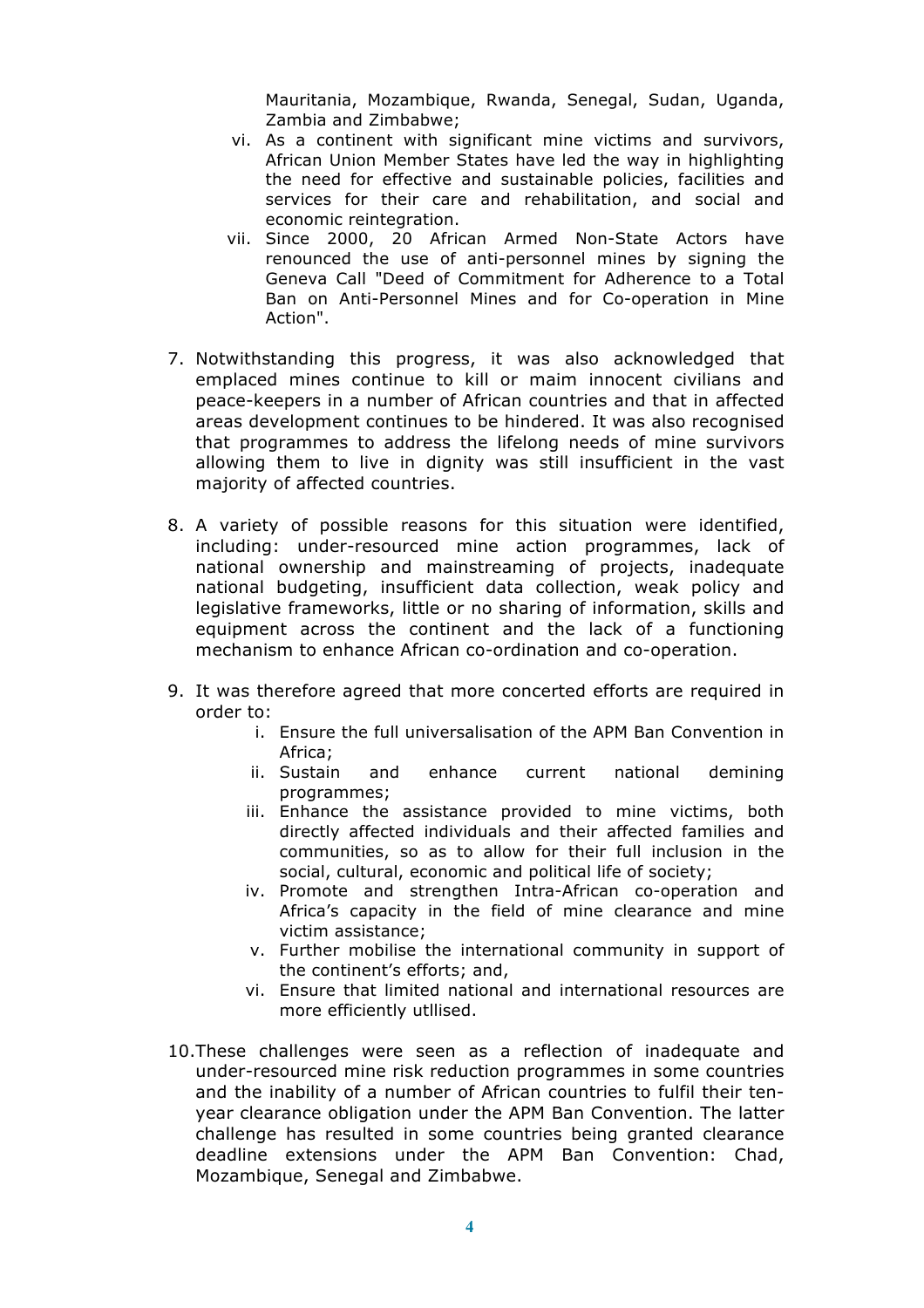11.Accordingly, the Conference recommends that African Ministers of Foreign Affairs/International/External Relations, adopt the following African Common Position, in preparation for the Cartagena Summit.

#### **B. ON THE POLICY ON LANDMINES**

12.The Conference:

- i. **Stresses** that the humanitarian problem posed by antipersonnel landmines can only be addressed in a co-ordinated and multifaceted manner, with sustained support from the international community and the adoption of national and regional measures, including domestic ownership of mine action programmes as well as enhanced Intra-African cooperation
- ii. **Calls** upon Member States to promote conflict prevention and confidence-building measures and the pursuit of negotiated solutions to disputes and conflicts, as important strategies for ending the demand for anti-personnel landmines;
- iii. **Appeals** to those States that have not yet done so, to accede to the APM Ban Convention as soon as possible, and no later than the period leading to the Third Review Conference (2010– 2014).
- iv. **Calls** on all States not yet party to the APM Ban Convention to desist from selling, exporting or transferring anti-personnel mines and to put in place penal sanctions to prevent the illicit trade in anti-personnel mines.
- v. **Calls** on those States in possession of retained anti-personnel mines for the effective development of, and training in, mine detection, mine clearance or mine destruction techniques to ensure that the necessary mechanisms are put in place to secure these stockpiles against theft or disappearance. In this regard, **reiterates** that States Parties to the APM Ban Convention should only retain or transfer the minimum number absolutely necessary for the above-mentioned purposes and that this number be reviewed on an annual basis and excess destroyed.
- vi. **Calls** on all States to take the necessary steps to ratify or accede to the 1980 UN Convention on Prohibitions or Restrictions on the Use of Certain Conventional Weapons Which May Be Excessively Injurious or to have Indiscriminate Effects (CCW) including, and in particular, Amended Protocol II and Protocol V dealing with explosive remnants of war.
- vii. **Further calls** on all Member States Parties to the APM Ban Convention, who have not yet done so, to take all appropriate legal, administrative and other measures, including the imposition of penal sanctions, to prevent and suppress any activity which undermines the establishment of the continent as an Anti-Personnel Mine-Free-Zone or that is prohibited under the APM Ban Convention.
- viii. **Urges African** Member States Parties to the APM Ban Convention to adhere to its provisions relating to transparency measures, as stipulated in Article 7 of the APM Ban Convention.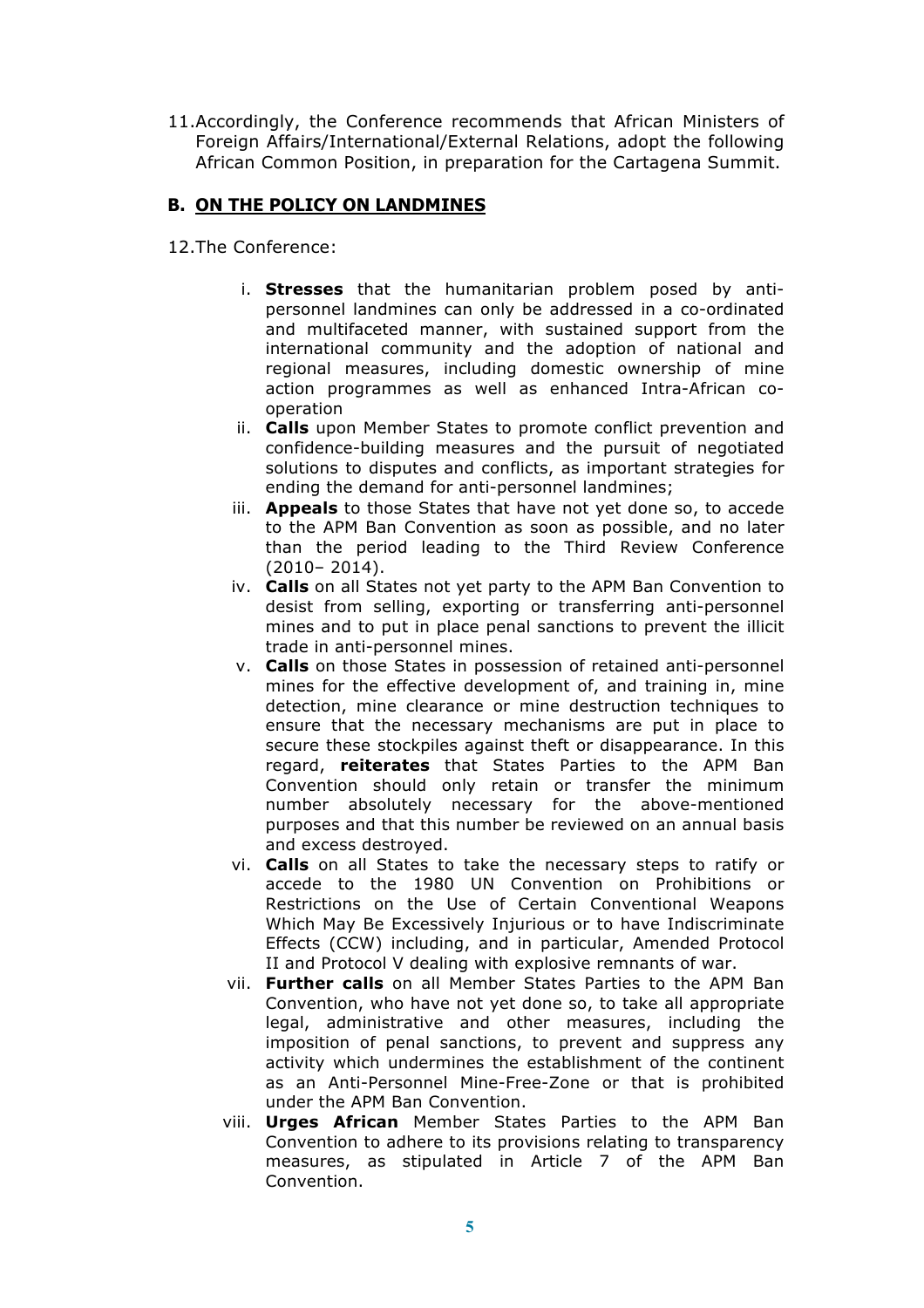- ix. **Encourages** Member States not party to the APM Ban Convention to submit voluntary reports to the UN Secretary-General on an annual basis, containing relevant policies and documenting stocks held as well as progress made in providing programmes for mine risk reduction and mine clearance and the provision of support for mine victims, in the spirit of full compliance with the principles of international humanitarian law.
- x. **Calls** on all Armed Non-State Actors to respect the international norm established by the APM Ban Convention and Africa's quest for a continent as an Anti-Personnel Mine-Free Zone and **welcomes** efforts to engage those Actors, with the aim of securing their commitment to respect the highest standards of international law and humanitarian norms.
- xi. Recognising the need for mine action to continue beyond emergency assistance, and as a crucial aspect of meeting the UN Millennium Development Goals **urges** the mainstreaming within national and local development, reconstruction and other relevant plans and poverty reduction strategies of mine action programmes.
- xii. **Appeals** to multilateral and regional financial institutions to include provisions for long-term mine action programmes, where appropriate, in the reconstruction and rehabilitation efforts in post-conflict areas.
- xiii. **Urges** all Member States to actively participate in the Second Review Conference of the APM Ban Convention - the Cartagena Summit on a Mine-Free World - to be held in Colombia from 30 November to 4 December 2009 - at the highest possible level.
- xiv. **Recommends** that the Peace and Security Council (PSC) remain seized with the issue of anti-personnel mines.
- xv. **Requests** the AU Commission to designate a focal unit with an appropriate mechanism to enhance resource mobilisation, the co-ordination of mine action across the continent and to facilitate information sharing, lessons learnt and available skills and equipment in collaboration with national mine action managers.
- xvi. **Requests** the AU Commission, working closely with Member States, Regional Economic Communities and other African Regional Groupings, to follow-up the implementation of the African Common Position as reflected herein. In this respect, the Conference **further requests** the Commission to develop, by early 2010, a detailed Plan of Action, with timeframes, to facilitate the implementation of the Common Position and to report regularly to the relevant policy-making organs of the AU.
- xvii. **Urges** the convening of annual regional meetings and biennial continental meetings to assess progress made in the implementation of the African Common Position.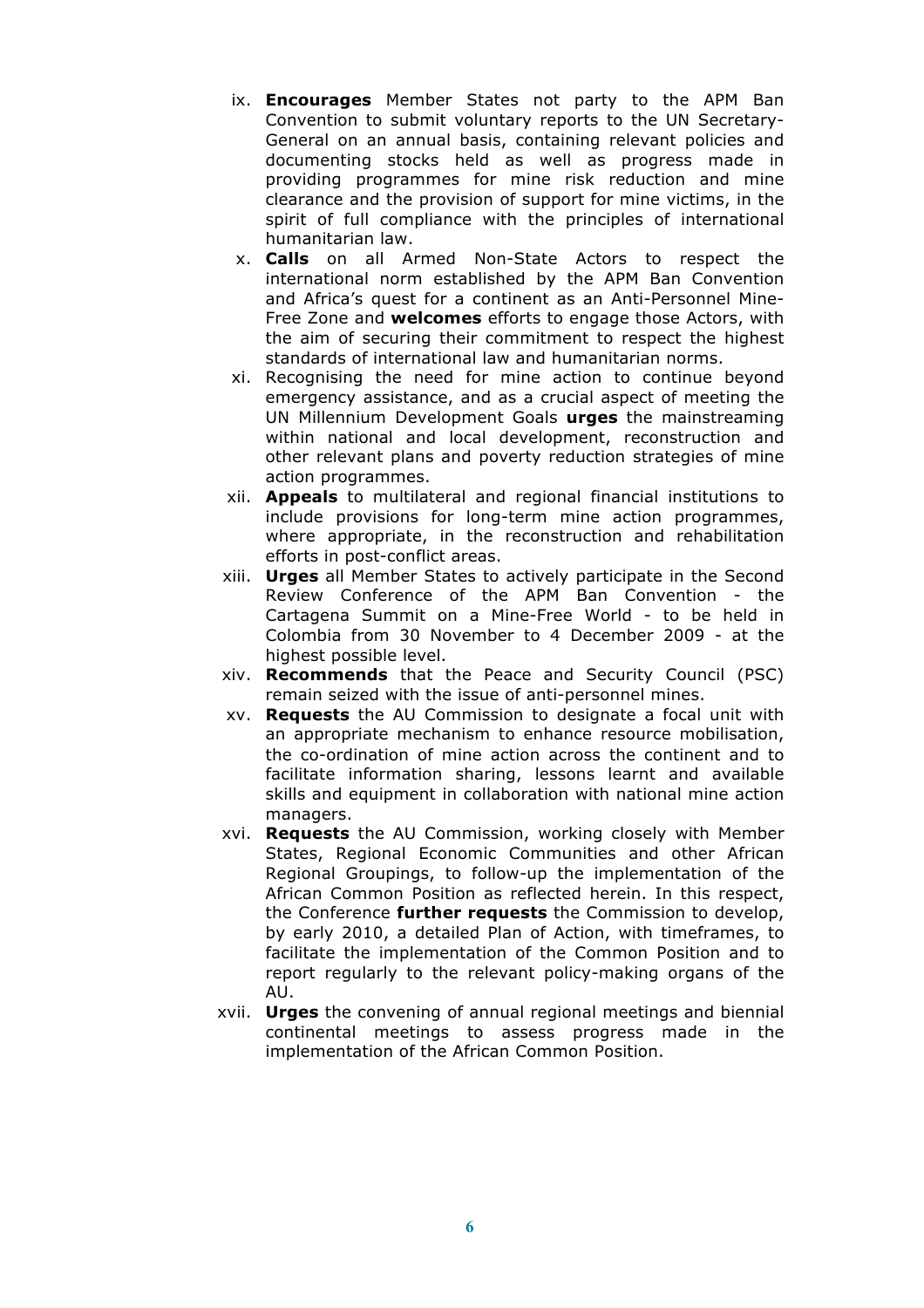#### **C. ON MINE CLEARANCE**

#### 13.The Conference:

- i. **Calls** on all mine affected Member States to intensify efforts to identify and report on the location and size of all mined areas, to implement programmes to reduce risks to populations resulting from these mined areas, to enhance the national capacity of, and increase national ownership over, demining programmes, and **further calls** on all relevant Member States Parties to the APM Ban Convention to clear mined areas by their deadlines.
- ii. **Calls** upon all mine affected Member States to use the full range of technical and non-technical means available to release, with confidence, areas suspected to contain antipersonnel mines in order to efficiently deploy mine clearance assets to where they are needed the most.
- iii. **Calls** upon all mine affected Member States to take into account the unique needs and experiences of women, men, girls and boys in carrying out humanitarian demining programmes.
- iv. **Encourages** all mine affected States to make known their needs for technical, material and financial resources while renewing national commitments to ensure a sustained flow of resources to fulfill their clearance obligations, and to States in a position to do so, to renew their commitment to ensure sustained resource mobilisation for these programmes.
- v. **Highlights** the value of applying the experience of implementing the APM Ban Convention in order to address the problems caused by other explosive remnants of war.
- vi. **Recognises** Inter/Intra-African co-operation and support as a vital and crucial element for successful mine clearance and that such co-operation should cover political/diplomatic action, logistics, legal, technical and financial aspects, as well as training, research and development and the transfer of appropriate technologies.
- vii. **Appeals** for the co-ordination of research and development efforts to improve the safety and cost-effectiveness of appropriate mine detection technologies and underscores the need to make such new technologies available to each mine affected State.
- viii. **Emphasises** the need to incorporate, where appropriate, mine action programmes in ceasefire and peace agreements, as well as in disarmament, demoblisation, and re-integration programmes and in peacekeeping and peace-building operations as well as other confidence-building measures.

#### **D. ON LANDMINE VICTIM ASSISTANCE**

14.The Conference:

i. **Recognises** that all victim assistance policies and practices at the national level should be, at minimum, aligned with the standards as formulated in more comprehensive frameworks,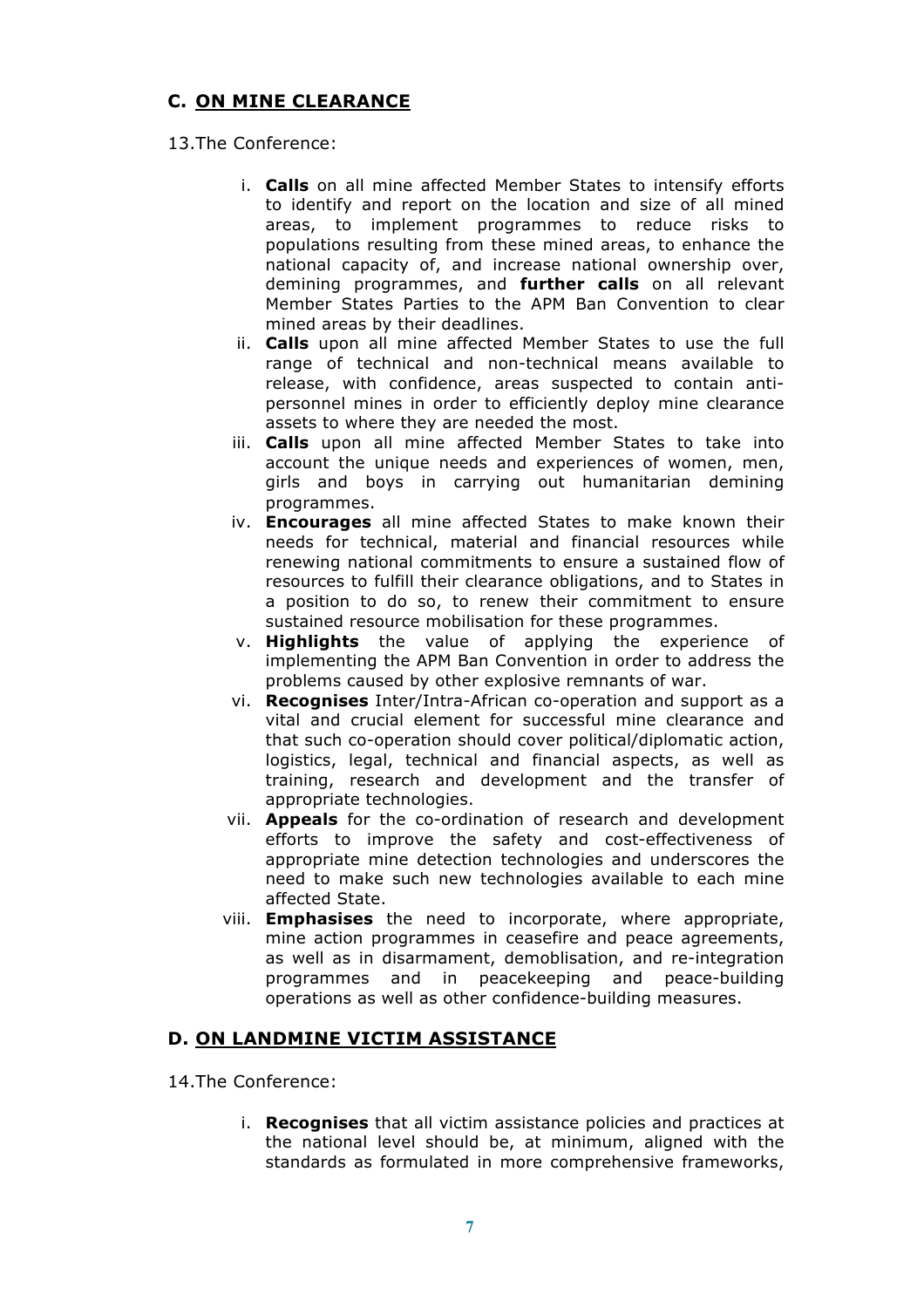such as the UN Convention on the Rights of Persons with Disabilities.

- ii. **Renews** Member States' commitment to promote, support and advance, in a non-discriminatory manner, the continuous medical care, physical rehabilitation and social and economic re-integration of mine victims and their families and communities, in particular within the framework of public health and social services systems, and to ultimately mainstream victim assistance in all disability-related policies, legislation and practices.
- iii. **Takes** renewed cognisance of the plight of landmine victims with a view to meeting their physical, psychological, social, health and economic needs, including improving accessibility to public places and spaces and to guarantee the rights of all landmine victims in Africa through the development and implementation of sustainable and measurable strategies.
- iv. **Emphasises** that priorities for the allocation of scarce resources for meeting the health, social and economic needs and to guarantee the rights of landmine victims can only be set by co-operative and co-ordinated efforts on the part of:
	- local authorities and national Governments
	- the AU and its specialised agencies, such as the African Rehabilitation Institute (ARI)
	- the United Nations system and its relevant agencies
	- the international donor community
	- the international and local NGO community, especially those involved in the care and rights of the disabled
	- the ICRC and national Red Crescent and Red Cross Societies and their International Federation
	- the Standing Committee on Victim Assistance of the APM Ban Convention.
- v. **Urges** Member States to facilitate the active participation of landmine victims in the formulation, decision-making process and the execution of relevant national policies and legislation.
- vi. **Encourages** health services of mine affected countries to establish, maintain and increase their capacity to deal with mine injuries long after armed conflicts have ended through the development of a national victim assistance/disability plan. At the same time, they must build their social and institutional capacities to deal with an ever-increasing number of people with disabilities.
- vii. **Urges** concerned regional and national institutions to coordinate their efforts to exchange information on their available medical facilities and capacities.
- viii. **Urges** Member States to increase support to all training centres and institutes for the combined or joint use of all medical, social, psychological centres and other relevant measures and to organise regular regional and continental training for health workers on the treatment and rehabilitation of landmine victims.
- ix. **Urges** Member States to collect precise data on the numbers of victims and their short and long-term needs to initiate appropriate programmes to assist victims in countries at war or affected by landmines in post-conflict situations with the support of local and other NGOs and Red Cross and Red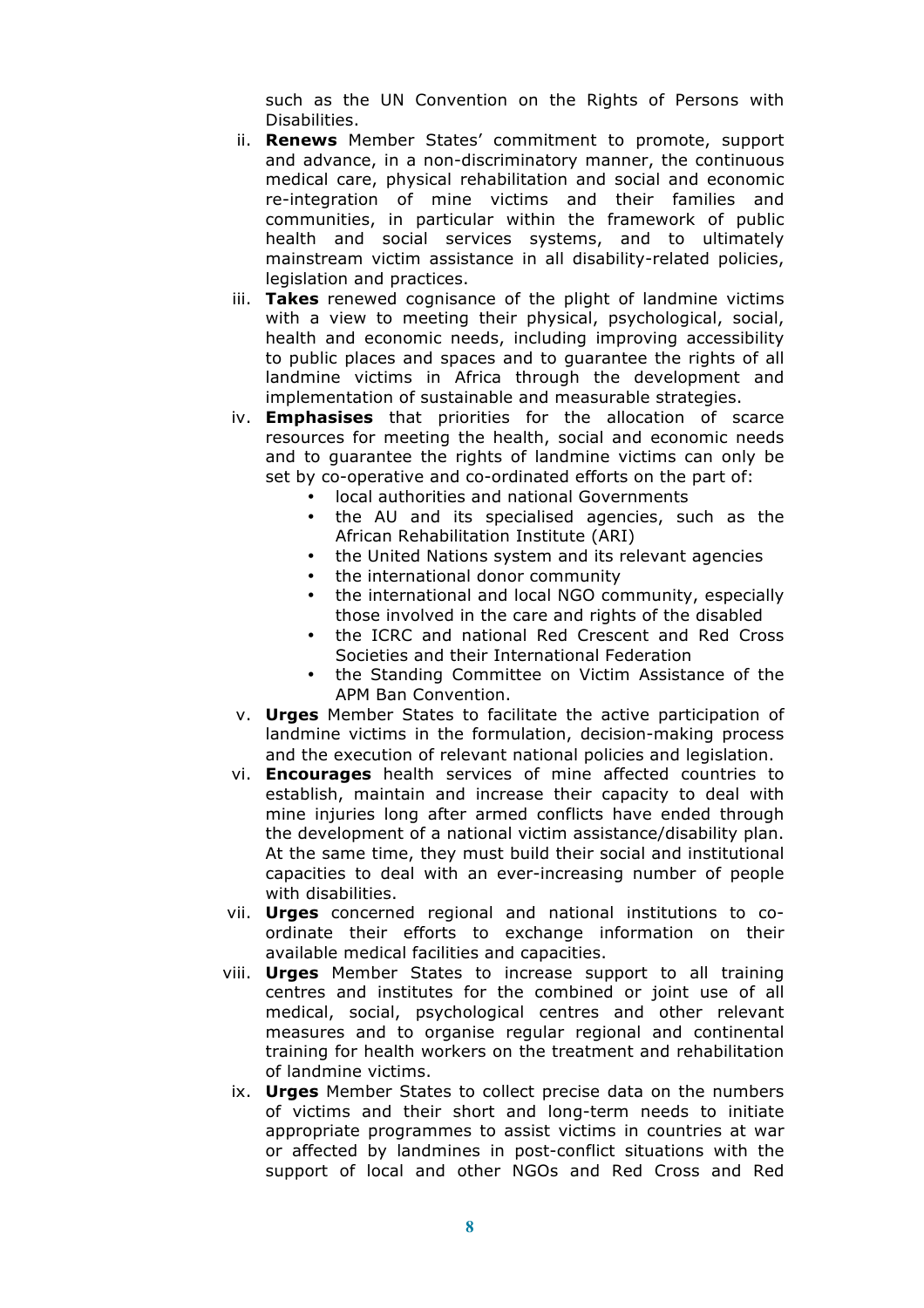Crescent societies and the International Committee of the Red Cross.

- x. **Urges** Member States concerned to establish national support funds for landmine victims and other persons with disabilities, and make provision for this fund in their national budgets and to request contributions from international and other donors.
- xi. **Urges** Member States to create, where they may not exist, a focal unit within their governments, with the responsibility and clear mandate to have oversight, and monitor the implementation, of the victim assistance efforts described above.

#### **E. ON RESOURCE MOBILISATION, INTERNATIONAL CO-OPERATION AND ASSISTANCE**

15.The Conference:

- i. **Reiterates** past appeals of the OAU/AU to the international community, international financial institutions and the private sector, to provide African countries affected by landmines with all the necessary assistance for the demining of their countries, including financial and technical resources and the training of deminers.
- ii. **Urges** the donor community to allocate resources for mine action proportionately to all mine affected countries on humanitarian grounds and in such a way as to promote long-term sustainability.
- iii. **Underscores** the obligation and moral responsibility of the powers that laid landmines during the Second World War and liberation wars, and **calls on** them to devote a reasonable percentage of their resources devoted to assistance to mine action programmes in the African countries concerned.
- iv. **Underlines** the need for international and Intra-African co-operation in order to support efforts towards sustaining and implementing effective mine action programmes, including demining activities and assistance to victims, as well as the sharing of information, best practices and legal and technical assistance where possible.
- v. **Requests** the African Union Commission, bearing in mind the experience of other international organisations, to enhance the mobilisation of the international community in order to assist African countries affected by anti-personnel landmines.
- vi. **Calls** on Member States to enhance their participation in, and attendance at, the various implementation mechanisms established under the APM Ban Convention, including the informal intersessional meetings of the Standing Committees and work programme, the annual meetings of the State Parties and the Contact Groups and **further calls** on Member States to work closely with the African Union Commission, relevant United Nations agencies, the Geneva International Centre for Humanitarian De-mining, in particular the Anti-Personnel Mine Ban Convention Implementation Support Unit (ISU) as well as the Sponsorship Programme, the International Committee of the Red Cross (ICRC) and members of the International Campaign to Ban Landmines (ICBL) and others.
- vii. **Encourages** NGOs and civil society in general to engage, as appropriate, in all aspects of national, regional, continental and international efforts to implement the present African Common Position and **further calls** on relevant African regional organisations